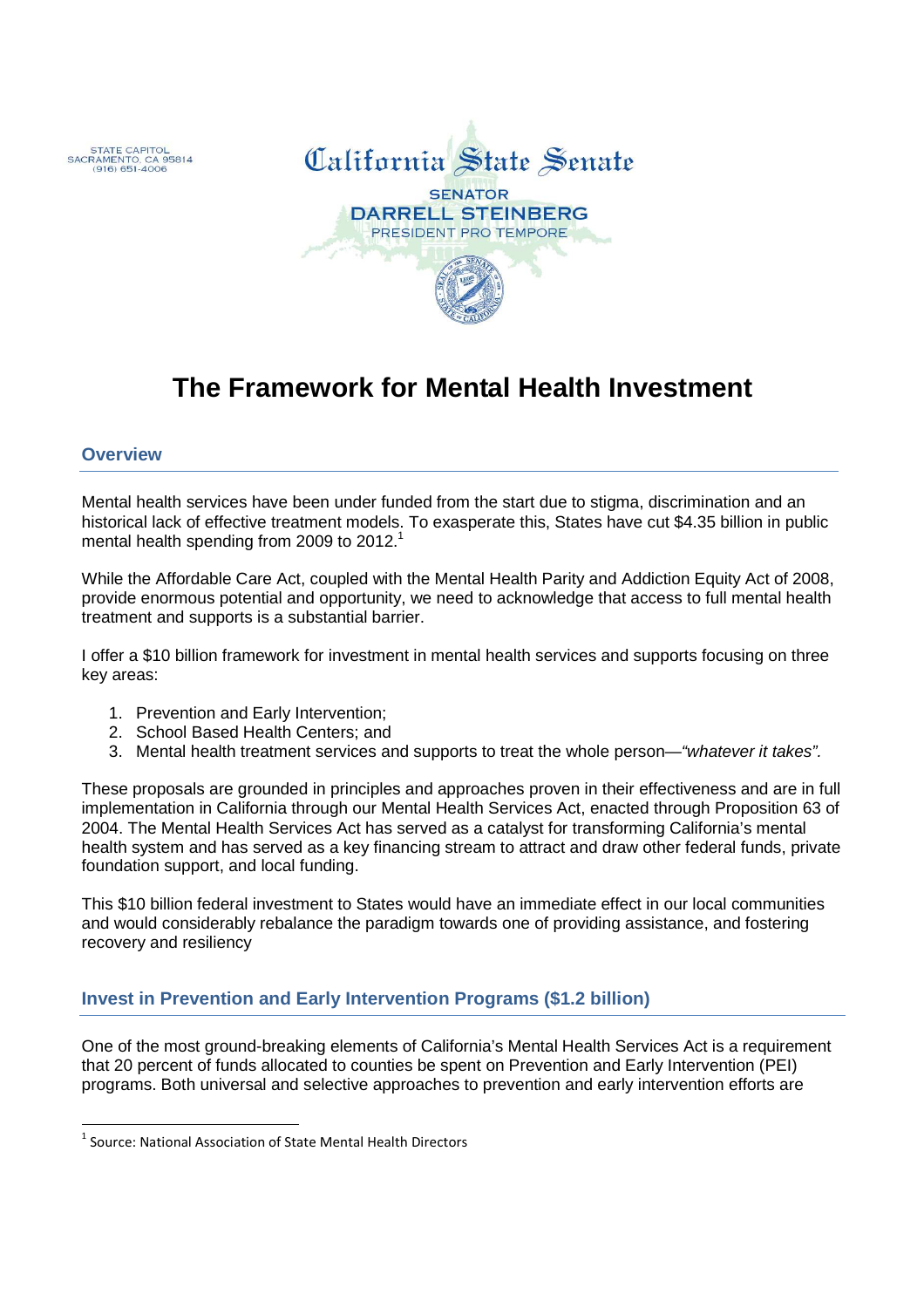used, including population-based approaches, and people identified as having the greatest risk based on specific symptoms or signs.

Over \$1.3 billion in Mental Health Services Act funds have been invested across California for these programs since their inception. This unprecedented investment is not currently found in other States.

The overall purpose of PEI is to prevent mental illnesses from becoming severe and disabling. It requires an approach to prevention and early intervention that is integrated, accessible, culturally competent, strength-based, effective, and that targets investments with the aim of avoiding costs (in human suffering and resources) for treatment services.

California currently has 421 PEI programs in local communities throughout the State. These programs are especially critical to meeting local needs in ethnically and culturally diverse communities where there can be increased stigma associated with mental illness. Two specific PEI local programs are highlighted below.

#### **Sacramento County: Early Detection and Intervention for Prevention of Psychosis.**

Cutting edge programs around the world have demonstrated that it is possible to identify and reduce early symptoms of psychosis, significantly improving immediate and long-term outcomes.

Sacramento' program is a nationally recognized program that identifies and treats youth and young adults (ages 12 to 25) at high risk of, or experiencing the initial onset of, psychosis (within the first year), especially schizophrenia.

In addition to comprehensive clinical assessment, evidence-based treatment, case management and medication management, this program provides family support including multi-family groups, supported education and employment, as well as peer support and socialization. An education and outreach component helps educate community members, including primary health care providers, about early warning signs and how to connect people to effective, timely help.

Since its establishment in 2005 the program has screened over 1,300 clients and has effectively managed care. This program is currently part of a national evaluation funded by the Robert Wood Johnson Foundation.

Sacramento is one of a number of counties that are using Mental Health Services Act funds to implement evidence-based programs that identify people experiencing the first indications of possible psychosis and provide state-of-the-art treatment and supports as early as possible.

#### **Monterey County: Mitigating Juvenile Justice Involvement**

Youth in California's juvenile justice system are two to four times more likely to be in need of mental health care than California youth overall.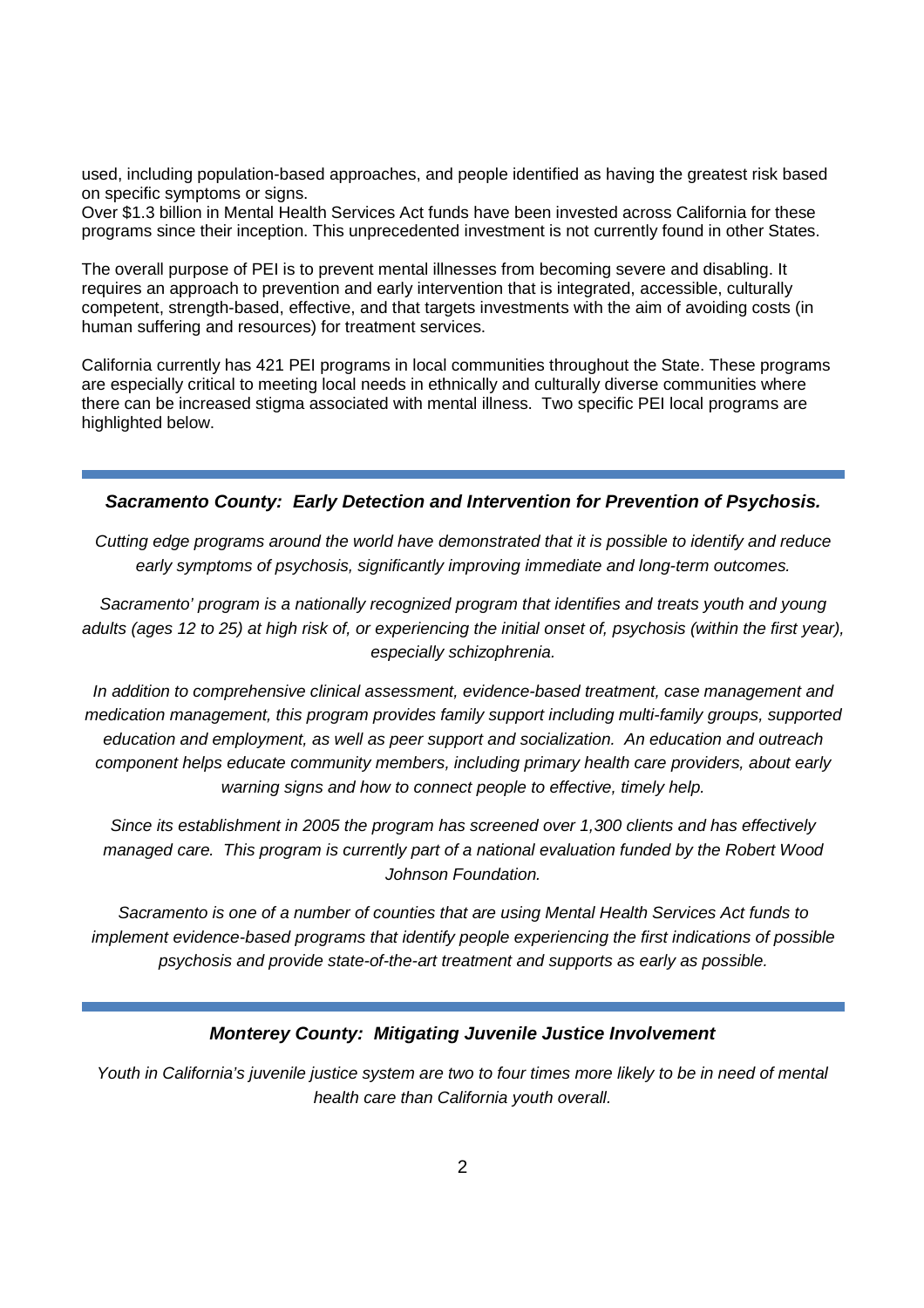An estimated 70 percent of youth in the juvenile justice system meet Diagnosis and Statistical Manual criteria for one or more mental health disorders. A number of California counties are using PEI approaches to address the mental health needs of these children.

Monterey's program is designed to increase prevention, education, and early intervention to reduce barriers that keep individuals from seeking and accessing mental health services.

One component, the Youth Diversion Program is a partnership between local law enforcement, schools and the Behavioral Health Department. Youth with significant mental health issues who commit misdemeanor crimes are referred as an alternative to juvenile hall. Participants receive intensive counseling, substance use assistance, and linkage to other treatment services.

Program outcomes include reduce juvenile justice involvement for participating youth, increased and earlier access to mental health treatment, reduced disparities in access to mental health treatment, and improved family functioning.

Overall Trends in Prevention and Early Intervention: A key aspect of the PEI programs in California is that they are integrated into local communities and are part of an overall approach to mitigating illness and facilitating early access to needed treatment services.

Based upon a current assessment, the following trends in California are as follow: $2$ 

- 100% of counties have a program for at-risk children, youth, and young adults
- 95% of counties have a program addressing school failures or dropouts
- 86% of counties have a program to address mental health, as well as substance abuse.
- 86% of counties have a program to address the stigma of mental illness
- 78% of counties have a program to address the impact of trauma
- 76% of counties have a program related to reducing incarcerations
- 76% of counties have a program related to reducing suicide
- 76% of counties have a program to increase access to mental health services

Statewide PEI Initiatives<sup>3</sup>: California also operates three state-wide focused initiatives:

- i. Stigma and discrimination reduction;
- ii. Suicide prevention; and
- iii. Student mental health.

l

These initiatives utilize a universal public health approach to prevention as well as focused approaches in underserved populations.

The University of California's Student Mental Health Program is an excellent example of this state-wide focused approach. In 2007, the University of California identified student mental health as a top priority. Using Mental Health Services Act funds as a catalyst, efforts include:

<sup>2</sup> Prevention and Early Intervention: Trends Report 2011, Mental Health Services Oversight and Accountability Commission

<sup>3</sup> http://CalMHSA.org/programs/pei-statewide-projects/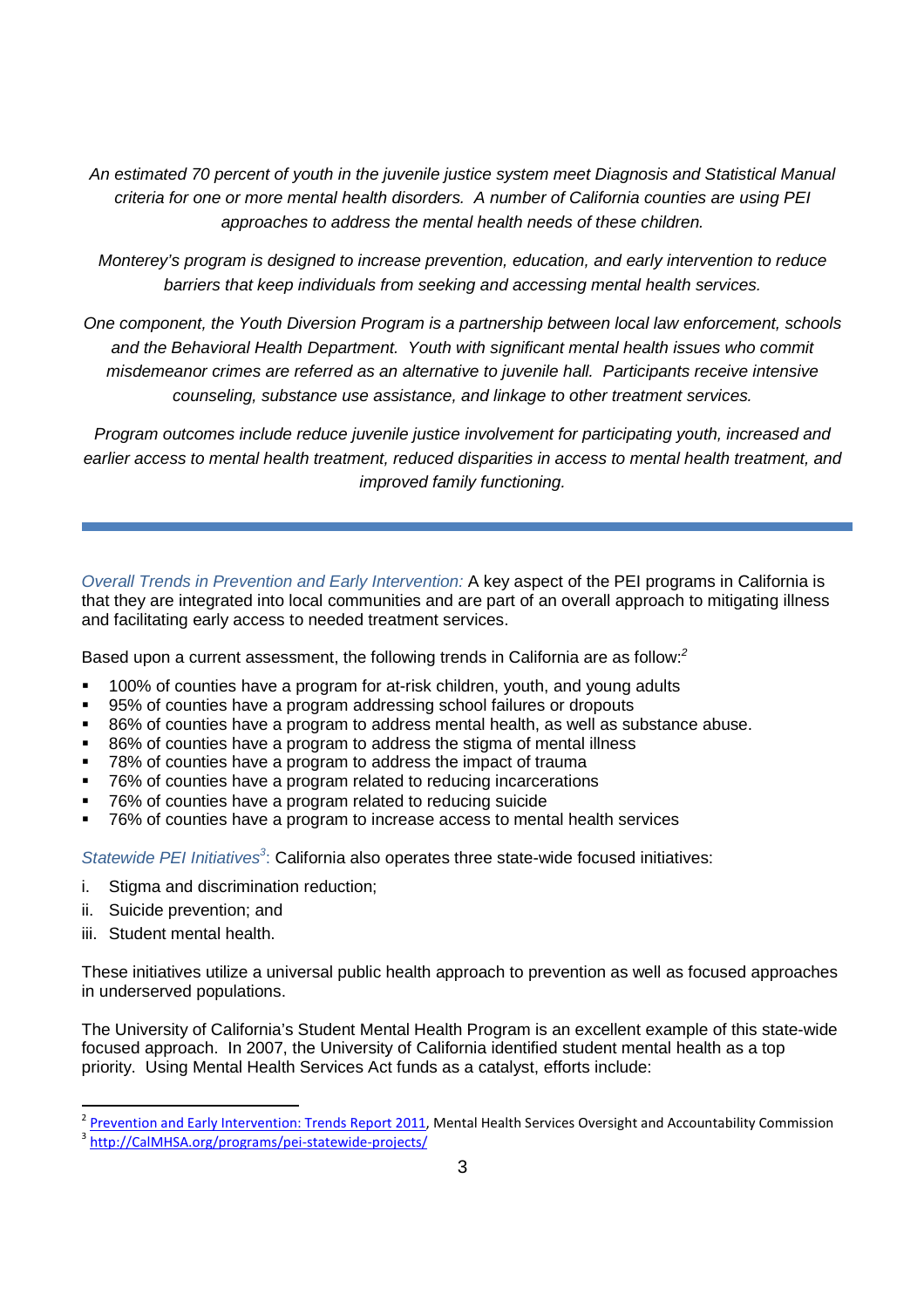- i. Reducing the stigma that prevents students from seeking services;
- ii. Providing training to faculty and staff to recognize and respond to signs of distress; and
- iii. Increasing direct mental health services.

An innovative approach in this program is an anonymous depression screening program. An online Stress and Depression Questionnaire is emailed to about 200 students at a time who are then invited to answer the questions anonymously.

Campus psychologists review the materials and respond to the student within 24 to 48 hours. The student can choose to engage in a rapport with the psychologist online until he or she feels comfortable seeking services in person.

According to the American Foundation for Suicide Prevention, students who exchanged online messages with a clinically designed interactive depression screening program, such as this is, were three times more likely to enter treatment.

All of the above examples utilize approaches which have been demonstrated to be effective. There are many of these programs nationwide that can be employed on a more comprehensive scale.

A federal investment of \$1.2 billion could be used to tailor approaches that work in our diverse communities. These efforts could be used in tandem with other federal grants in effect through SAMSHA and HRSA.

# **Fund School-Based Health Centers for Increased Mental Health Services (\$800 million)**

Mental health problems are common among children and adolescents. An estimated 25 percent of children experience a mental health disorder annually, including developmental disorders, anxiety, depression, trauma, and eating disorders. Half of all lifetime cases of mental and substance use disorders begin by age 14 and three fourths by age 24.

Mental health disorders can greatly affect children and adolescents' functioning in many areas, including at school, in the home and in communities.

Schools, in partnership with community-based mental health organizations, are among the largest providers of mental health services to children. Schools serve as a setting in which early mental health problems are often first identified. School sites offer the opportunity to identify youth at-risk for mental health problems and to provide linkage to services and supports.

However, K-12 schools often lack the resources to address the needs of students requiring more involved and intensive services. Partnerships and collaborative efforts are needed to provide expanded access to services and supports.

There are over 1,900 School-Based Health Centers (K through 12) nationwide (44 States and the District of Columbia) which are often operated as a partnership between the school and a community health center, local health department or hospital. Typically services include primary medical care, mental health, substance abuse counseling, dental/oral care, health education and promotion, nutrition management and case management.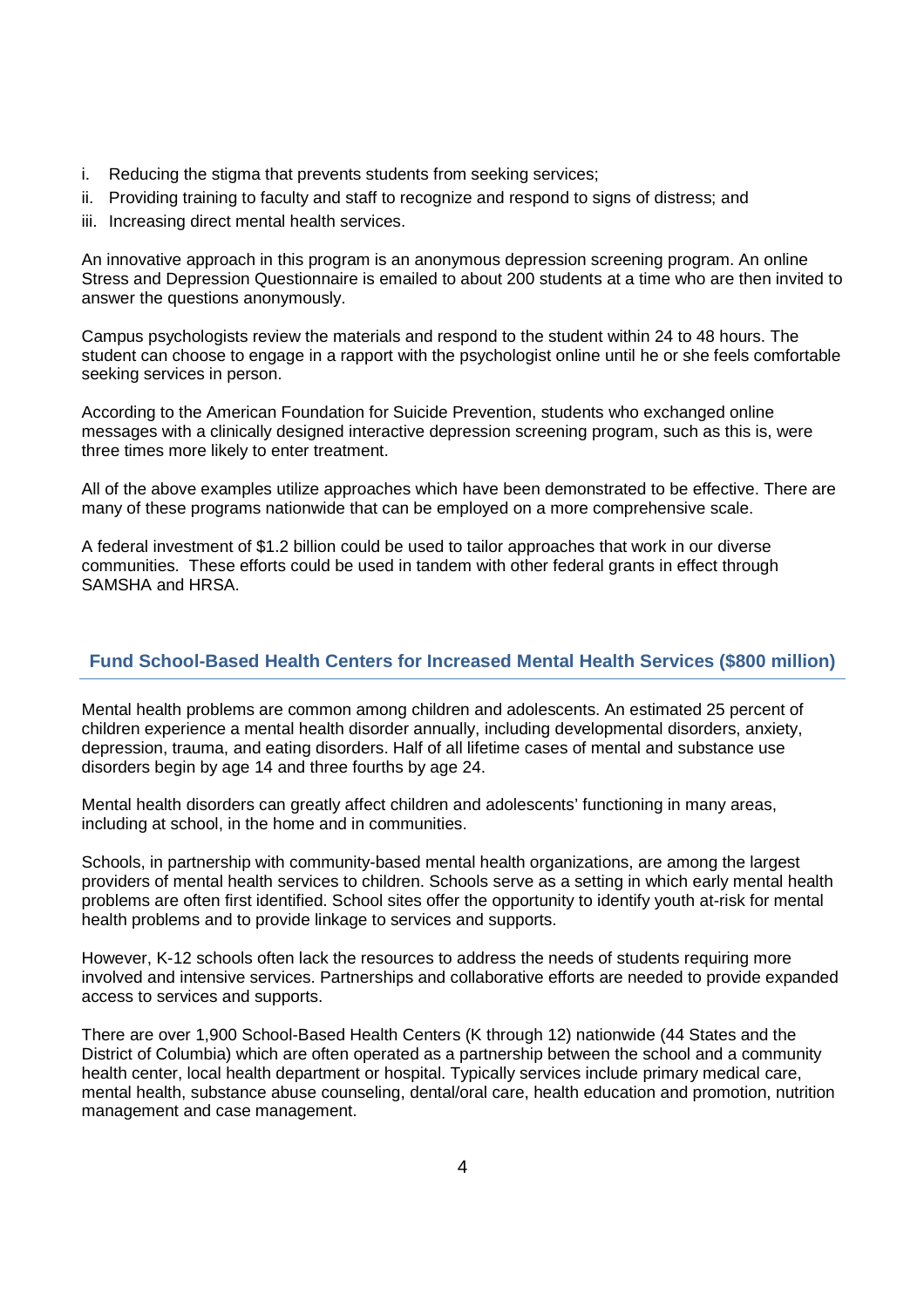The Affordable Care Act provides \$200 million (one-time only) for infrastructure development, including construction, renovation, and equipment grants to improve delivery and support expansion of services at the Centers. Several rounds of these grants have been allocated nationally which will increase the capacity of School-Based Health Centers to serve well over 600,000 more patients.

Most School-Based Health Centers rely on funding from state (76 percent) and/or local government for their operations. About half also receive some support from private foundations. Only 23 percent of School-Based Health Centers receive federal funds under the Public Health Services Act (Section 330), and the vast majority of them are not eligible for funding under the federal Affordable Care Act (Section 10503 one-time federal grants).

In California, Mental Health Services Act Funds (Proposition 63) are used by counties to provide a variety of mental health-related services through School Districts and selected School-Based Health Centers. Here are two examples:

**Rural Shasta County:** Shasta Community Health Center, a federally qualified health center, has a satellite community clinic on the campus of the Happy Valley School District.

They receive \$254,000 annually to support two psychiatrists at its main campus in Redding to provide child-telepsychiatry and support services. The primary care team at the Happy Valley School site is linked to the Redding site. California is successfully using telepsychiatry to serve rural and other underserved communities throughout the State.

**Los Angeles County:** School Based Health Centers have been growing rapidly in Los Angeles County since the mid-1980's, operated by community health centers, hospitals, school districts and others. Each employs various staffing models and diverse services contingent upon local needs and resources available.

However, only 10 percent of the County's 80 school districts have a School Based Health Center. In clinics that offer mental health services as part of their array, as many as 40 percent of all visits were mental health related. Mental health services received in this setting have shown to improve users' health-related quality of life and to be more efficacious than those provided in community settings.

Los Angeles County has recently allocated about \$2.8 million in Mental Health Services Act Funds across 2011-12 and 2012-13 to help support 16 Integrated School Based Health Centers, including early intervention and treatment services. These Centers utilize multiple funding sources and some have partnered with Federally Qualified Health Centers to have access to enhanced Medicaid (Medi-Cal in California) reimbursement and a broader array of services.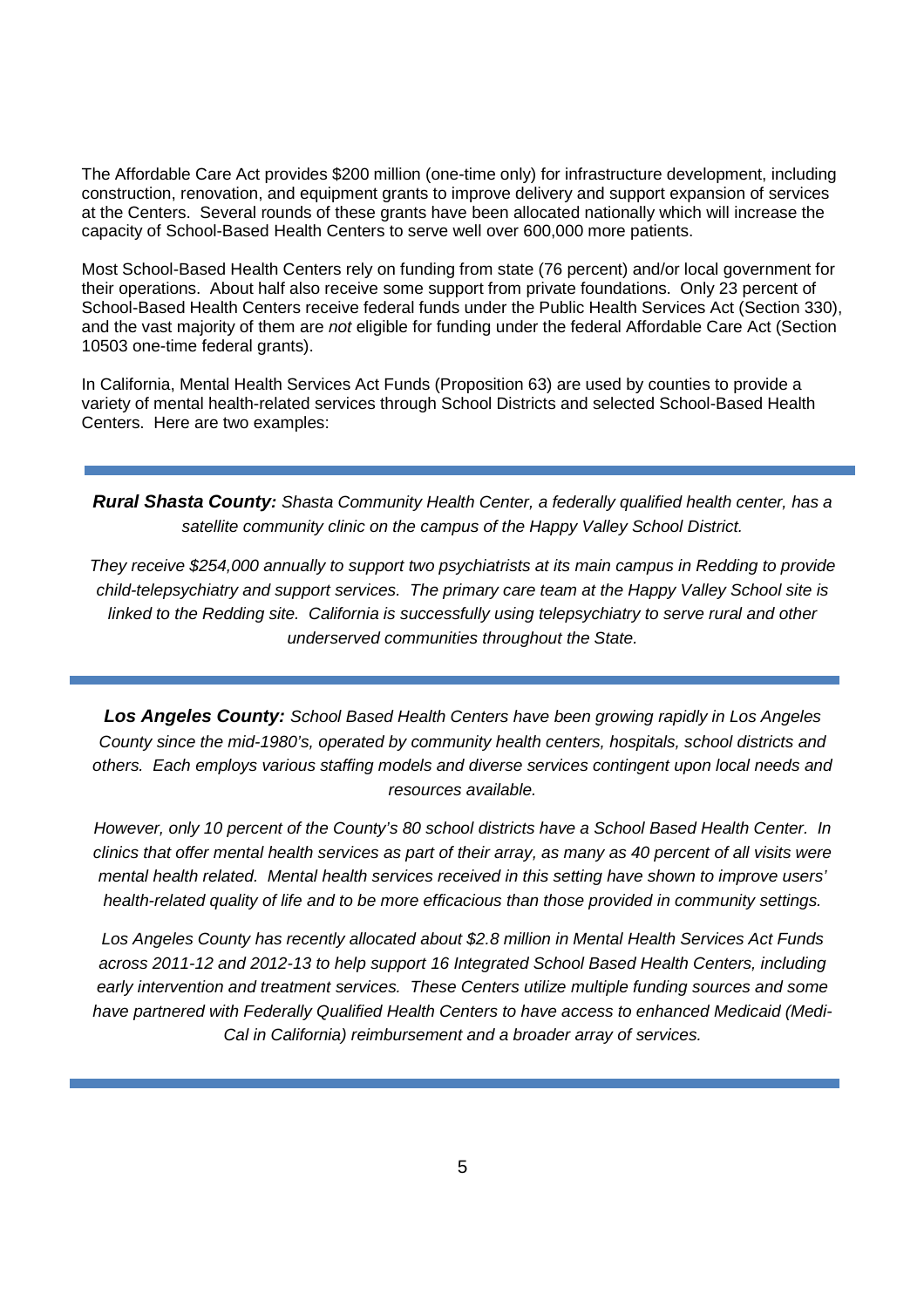Federal funds now need to be invested for building capacity for a continuum of mental health services, such as early and periodic screening, behavioral interventions and supports, counseling, help with crisis management, and medication services. Such federal grant funds could be structured to require a level of matching funds from either the public or private sector, including foundations, to leverage resources and encourage the integration of mental health services with health and substance use services. This approach would offer many benefits, including the following:

- Expands access to early screening for health and mental health wellness;
- Combats stigma by offering students, and where applicable their families, an acceptable, accessible and confidential way to ask for and receive mental health assistance;
- Provides the ability to have a care team approach for patient-centered/family-centered care that includes a focus on emotional, social, and developmental support and supporting parent's decisionmaking strengths.
- Provides for a positive and constructive learning environment at the school site for all students.
- Offers a natural linkage with other Prevention and Early Intervention projects being operated through Schools.

## **Mental Health Treatment Services & Supports: "What Ever It Takes" (\$8 billion)**

The nation is on the cusp of full implementation of the Affordable Care Act which when fully implemented, will provide access to coverage for an estimated 32 million Americans who are now uninsured. Of these, it is estimated that 6 to 10 million will have *untreated* mental illness or addiction.

While the Affordable Care Act, coupled with the Mental Health Parity and Addiction Equity Act of 2008, provide enormous potential and opportunity, we need to acknowledge that access to mental health treatment services and supports is a substantial barrier. Due to stigma and discrimination, these services have been under funded from the start, and are often fragmented and poorly coordinated with physical health services.

To exasperate this, States have cut \$4.35 billion in public mental health spending from 2009 to 2012, according to the National Association of State Mental Health Program Directors. Due to the fiscal crisis, federal funding for these purposes has also dwindled with the potential for additional reductions as the federal debt ceiling debate ensues.

The time is now for a federal investment specifically focused on mental health and addiction treatment services and supports. This is imperative for our nation and the ultimate success of the Affordable Care Act. Statistic after statistic reinforces the cost-benefit ratio for early treatment for mental illness and addiction ranging from 1:2 to 1:10 – meaning \$1 in investment yields \$2 to \$10 in savings in health costs, juvenile justice costs, educational costs, and lost productivity. Our children, our families, our nation needs immediate investment in human capital.

A client-focused model of service is necessary to deliver services in a culturally competent manner with a focus on recovery, wellness, outcomes and accountability. The "Full Service Partnership" program in California meets this need.

Over 65 percent of California's Mental Health Services Act's ongoing funds are designated for community services and supports to serve individuals with severe mental illness or serious emotional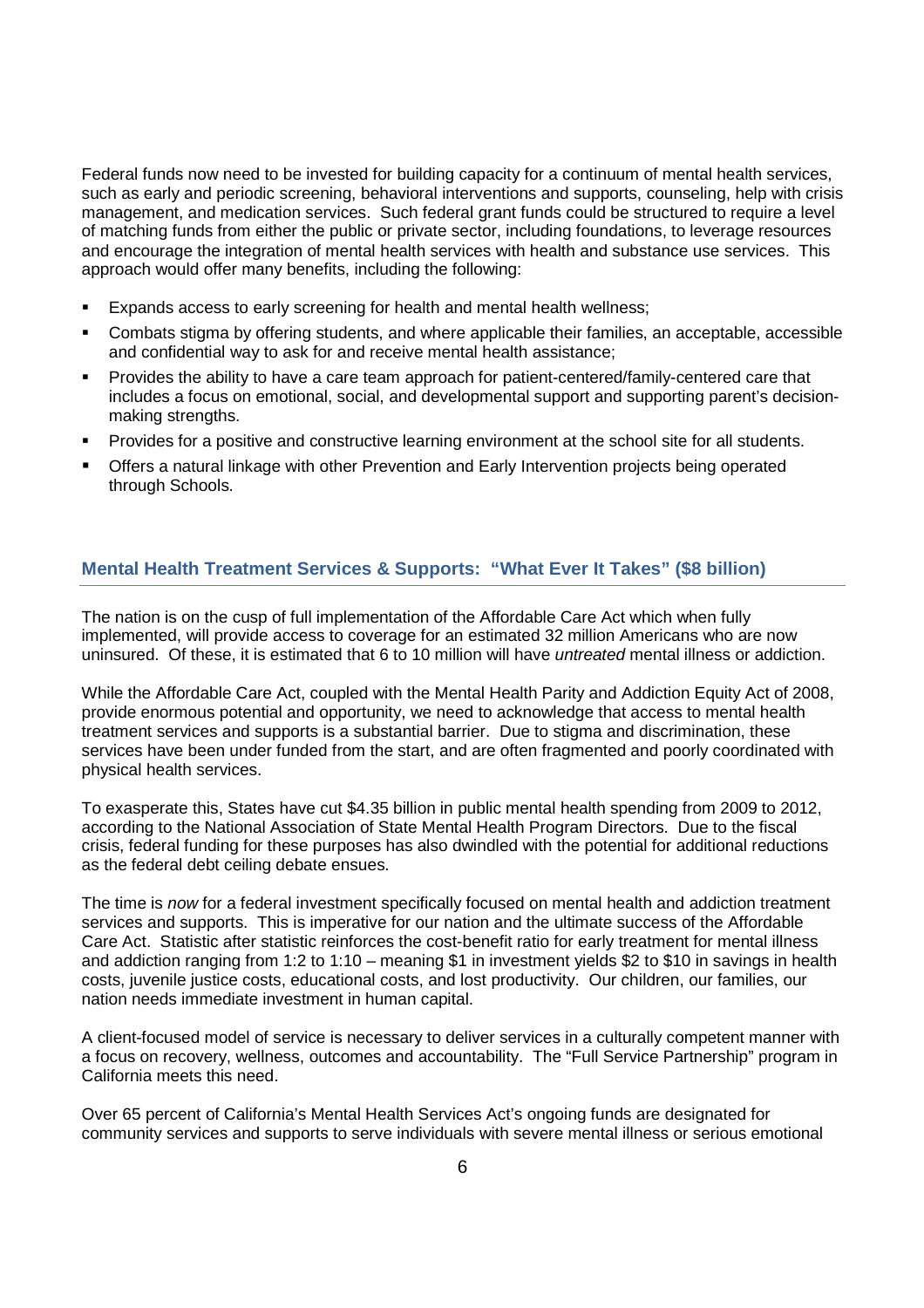disturbance. The Full Service Partnership program is a key component of this effort along with funds used to cover gaps in systems of care needs for supportive services, such as transportation, vocational training, and crisis intervention.

Full Service Partnerships are designed to serve Californians in all phases of the life cycle, from children to older adults, and provide intensive "whatever it takes" services. This directive includes meeting both the service and quality-of-life needs of clients and the social outcomes and services needs of California. This can include getting a safe place to live, a job, help in school, physical health care, clothing, food, or treatment when a mental illness and a substance use disorder are combined (co-occurring disorder). This "whatever it takes" approach to help people on their path to recovery and wellness is provided by a team 24 hours a day, 7 days a week.

The Full Service Partnership program is administered at the local level by county mental health departments in partnership with local service providers. A comprehensive "tool kit"<sup>4</sup> for each segment articulates core principles, components and implementation strategies to facilitate a consistent approach throughout the State. Mental Health Services Act funds are used to leverage local government funds, federal Medicaid dollars, private foundation monies, and other federal grants.

A recent comprehensive evaluation by the University of California at Los Angeles Center for Healthier Children, Youth and Families<sup>5</sup> recognized both the efficacy of the innovative service model for individuals receiving assistance, as well as the cost savings and cost avoidance that society realizes because services have been provided. Reductions in psychiatric hospitalization, emergency room visits, chronic homelessness, incarceration are highlighted in the evaluation. Further, they state that: "Overall, these results suggest a very positive treatment outcome, and return on investment, for Full Service Partnership clients."

Federal funds, in addition to the Affordable Care Act Medicaid expansion funding and grants, are needed to supplement treatment services and supports, including "whatever it takes" (i.e., supportive housing, peer counseling, intensive home-based treatment, more extensive rehabilitation services, respite services for families, crisis intervention teams for police), that are not supported through the Medicaid Program or existing federal grants. California's Full Service Partnership can serve the nation as a model for integration of a continuum of health, mental health and substance use services and funding streams.

These federal funds could target specific outcome measures, certain unserved or under-served populations, and/or specific access to services barriers. They could be used as an incentive and added component to the Medicaid expansion as provided under the Affordable Care Act. State contributions in the form of public or private funding could be required to encourage a strong partnership.

An immediate and strong infusion of federal support is necessary in order to rebalance the paradigm of severe underfunding of mental health and substance use services. An \$8 billion investment would serve as a strong beginning to revitalize and recognize the need for more comprehensive mental health and substance use services and supports.

l

<sup>4</sup> http://www.cimh.org/services/mhsa/learning/publications-DVD/toolkit.aspx

<sup>5</sup> http://mhsoac.ca.gov/Meetings/docs/Meetings/2012/Nov/OAC\_111512\_Tab4\_MHSA\_CostOffset\_Report\_FSP.pdf